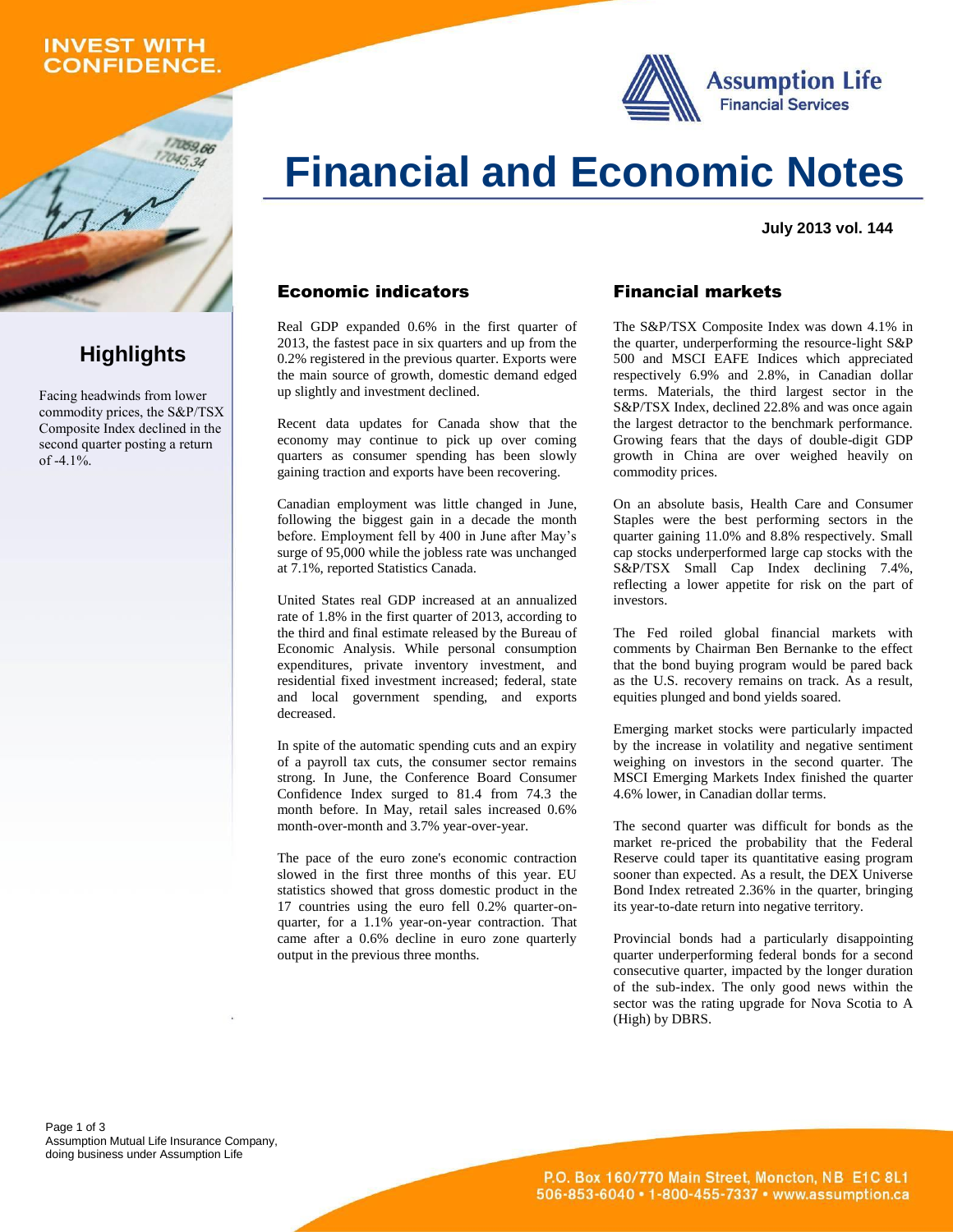## **INVEST WITH ONFIDENCE.**

17059,66  $17045,34$ 



# **Financial and Economic Notes**

# Assumption Life Investment Funds Applicable for Registered Pension Plan clients only

# Gross returns as of June 30, 2013

| <b>FUNDS</b>                               | 1 MTH            | YTD              | 1 year        | 2 years          | 3 years       | 4 years       | 5 years    |
|--------------------------------------------|------------------|------------------|---------------|------------------|---------------|---------------|------------|
|                                            | $\frac{0}{0}$    | $\frac{0}{0}$    | $\frac{6}{9}$ | $\frac{0}{0}$    | $\frac{0}{0}$ | $\frac{6}{9}$ | $\%$       |
| <b>ASSUMPTION/LOUISBOURG FUNDS</b>         |                  |                  |               |                  |               |               |            |
| <b>Balanced Fund - RPP</b>                 | $-1.7$           | 4.9              | 10.3          | 4.3              | 7.1           | 6.8           | 3.3        |
| Multi-Index                                | $-2.1$           | 2.8              | 8.4           | 4.2              | 7.2           | 7.2           | 3.2        |
| <b>Canadian Dividend Fund</b>              | $-3.3$           | 1.8              | 12.9          | 3.1              | 11.9          | 11.9          | 3.5        |
| S&P / TSX Index                            | $-3.8$           | $-0.9$           | 7.9           | $-1.6$           | 5.4           | 7.0           | $-0.5$     |
| <b>U.S. Equity Fund (\$CAN)</b>            | $-0.9$           | 24.9             | 19.8          | 14.0             | 15.4          | 11.5          | 7.1        |
| S&P 500 Index (\$ CAN)                     | 0.7              | 20.6             | 24.8          | 18.0             | 18.2          | 14.6          | 7.8        |
| <b>Money Market Fund</b>                   | 0.1              | 0.4              | 0.8           | 0.8              | 0.8           | 0.8           | 1.1        |
| SCM 91 Day T-Bills                         | 0.1              | 0.5              | 1.0           | 1.0              | 1.0           | 0.8           | 1.0        |
| <b>Canadian Equity Fund</b>                | $-3.5$           | $-1.9$           | 7.8           | $-2.8$           | 5.0           | 4.3           | $-2.4$     |
| S&P / TSX Index                            | $-3.8$           | $-0.9$           | 7.9           | $-1.6$           | 5.4           | 7.0           | $-0.5$     |
| <b>Fixed Income Fund</b>                   | $-2.0$           | $-1.3$           | 0.7           | 4.8              | 4.9           | 5.9           | 6.1        |
| <b>SCM Universe Bond Index</b>             | $-2.0$           | $-1.7$           | $-0.2$        | 4.6              | 4.6           | 5.2           | 5.5        |
| <b>Growth Portfolio</b>                    | $-1.8$           | 9.2              | 18.1          | 5.0              | n/a           | n/a           | n/a        |
| Multi-Index                                | $-2.4$           | 5.2              | 13.7          | 3.4              | n/a           | n/a           | n/a        |
| <b>Balanced Growth Portfolio</b>           | $-1.8$           | 7.3              | 14.6          | 5.0              | n/a           | n/a           | n/a        |
| Multi-Index                                | $-2.3$           | $\overline{3.5}$ | 10.3          | 3.6              | n/a           | n/a           | n/a        |
| <b>Balanced Portfolio</b>                  | $-1.9$           | 4.8              | 10.2          | 5.2              | n/a           | n/a           | n/a        |
| Multi-Index                                | $-2.2$           | 1.8              | 6.8           | $\overline{3.9}$ | n/a           | n/a           | n/a        |
| <b>Conservative Portfolio</b>              | $-2.0$           | 1.7              | 5.3           | 5.0              | n/a           | n/a           | n/a        |
| Multi-Index                                | $-2.1$           | 0.1              | 3.2           | 4.1              | n/a           | n/a           | n/a        |
| <b>Small Cap. Canadian Equity Fund</b>     | 0.2              | 2.6              | 16.2          | $-0.9$           | 8.1           | 17.4          | 5.3        |
| <b>BMO NB Small Cap Weighted Index</b>     | $-4.5$           | $-6.8$           | $-1.0$        | $-10.3$          | 2.0           | 10.2          | $-0.4$     |
| <b>TSX Momentum</b>                        | $-3.0$           | 12.5             | 15.4          | $-4.6$           | 7.1           | 11.7          | $-2.1$     |
| S&P / TSX Index                            | $-3.8$           | $-0.9$           | 7.9           | $-1.6$           | 5.4           | 7.0           | $-0.5$     |
| <b>FIDELITY FUNDS</b>                      |                  |                  |               |                  |               |               |            |
| <b>Canadian Opportunities Fund</b>         | $-0.6$           | 4.0              | 14.4          | 4.4              | 11.0          | 15.7          | 7.6        |
| S&P / TSX Small and Mid Cap Combined Index | $-3.4$           | $-0.6$           | 7.1           | $-1.5$           | 7.7           | 12.7          | 2.6        |
| <b>True North Fund</b>                     | $-0.7$           | 9.8              | 18.8          | 6.7              | 10.8          | 10.5          | 1.9        |
| S&P / TSX Index                            | $-3.8$           | $-0.9$           | 7.9           | $-1.6$           | 5.4           | 7.0           | $-0.5$     |
| <b>Overseas Fund</b>                       | $-2.2$           | 5.7              | 18.2          | 4.0              | 9.0           | 6.7           | $-0.1$     |
| <b>MSCI EAFE Index</b>                     | $-1.6$           | 10.3             | 22.8          | 5.8              | 9.8           | 6.4           | 0.1        |
| <b>Europe Fund</b>                         | $-2.5$           | 7.4              | 24.9          | 8.6              | 13.9          | 10.3          | $-0.4$     |
| <b>MSCI</b> Europe Index                   | $-2.9$           | 8.3              | 23.0          | $4.2\,$          | 10.3          | 6.7           | $-0.6$     |
| <b>American Disciplined Equity Fund</b>    | $-0.2$           | 18.8             | 23.5          | 14.4             | 16.0          | 12.7          | 5.1        |
| S&P 500 Index (\$CAN)                      | 0.7              | 20.6             | 24.8          | 18.0             | 18.2          | 14.6          | 7.8        |
| <b>NorthStar Fund</b>                      | 0.7              |                  |               |                  |               | 14.5          |            |
| <b>MSCI</b> World Index                    | $-0.5$           | 27.2<br>14.9     | 33.8<br>22.7  | 13.9<br>11.0     | 15.3<br>13.5  | 10.1          | 6.4<br>3.4 |
|                                            |                  |                  |               |                  |               |               |            |
| <b>Monthly Income Fund</b>                 | $-1.1$<br>$-2.1$ | 6.4<br>2.8       | 11.5<br>8.4   | 8.8<br>4.2       | 11.9<br>7.2   | 13.5<br>7.2   | 8.7<br>3.2 |
| Multi-Index                                |                  |                  |               |                  |               |               |            |
| <b>Canadian Asset Allocation Fund</b>      | $-2.2$           | 2.2              | 7.3           | 2.1              | 6.1           | 6.6           | 3.0        |
| Multi-Index                                | $-2.1$           | 2.8              | 8.4           | 4.2              | 7.2           | 7.2           | 3.2        |
| <b>Far East Fund</b>                       | $-6.4$           | $-0.1$           | 13.3          | 4.0              | n/a           | n/a           | n/a        |
| MSCI AC FE ex Jap (G)                      | $-3.6$           | 0.3              | 13.2          | 2.7              | n/a           | n/a           | n/a        |